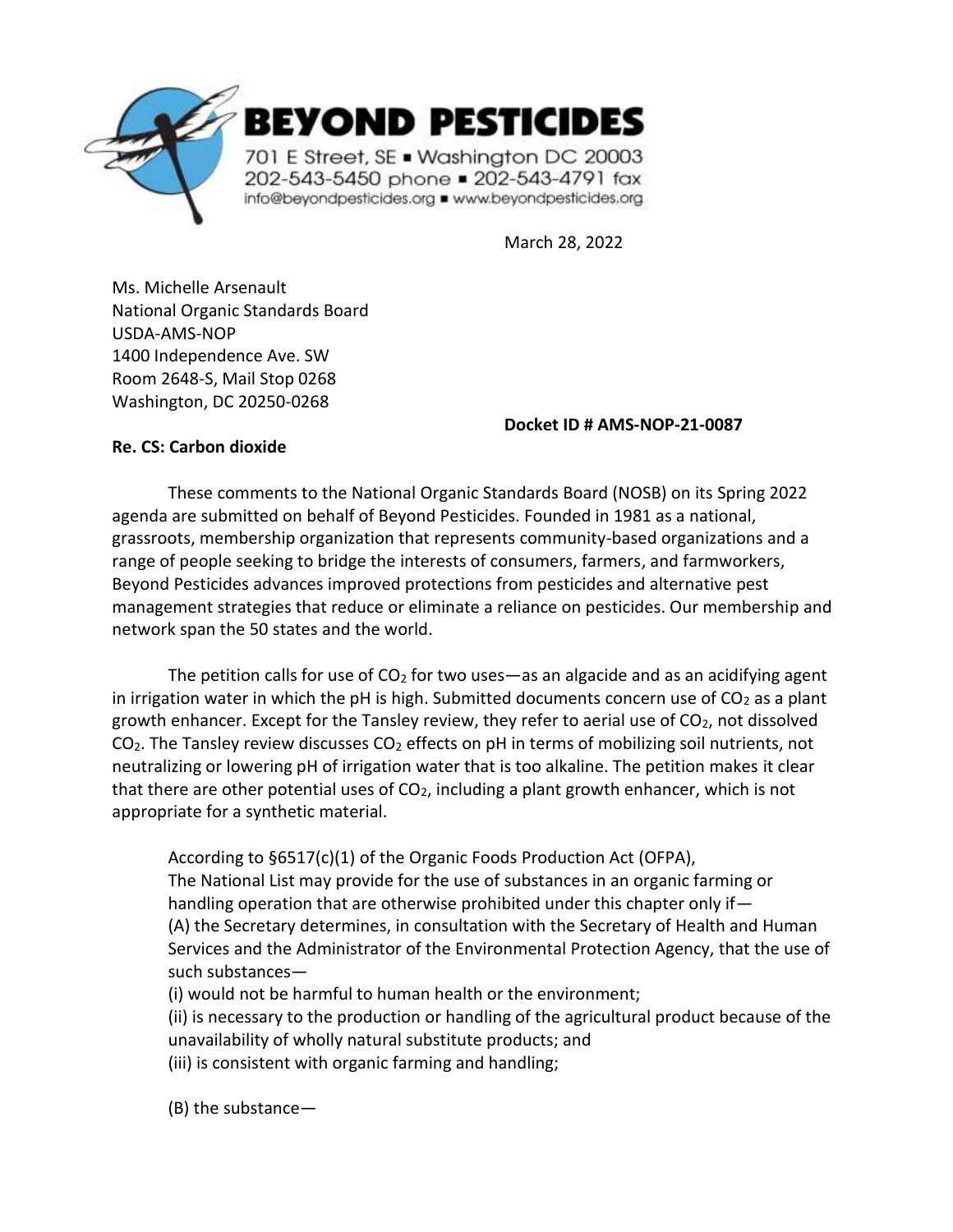(i) is used in production and contains an active synthetic ingredient in the following categories: copper and sulfur compounds; toxins derived from bacteria; pheromones, soaps, horticultural oils, fish emulsions, treated seed, vitamins and minerals; livestock parasiticides and medicines and production aids including netting, tree wraps and seals, insect traps, sticky barriers, row covers, and equipment cleansers; or (ii) is used in production and contains synthetic inert ingredients that are not classified by the Administrator of the Environmental Protection Agency as inerts of toxicological concern; and

(C) the specific exemption is developed using the procedures described in subsection (d).

The petitioner's claim for lack of harm depends on a production method that is not required by the proposed listing. The petition does not establish need for either of the petitioned uses. Furthermore, the compatibility of  $CO<sub>2</sub>$  is not established by the Crops Subcommittee.

# **The petition does not establish a need for carbon dioxide as a pH adjuster.**

The CS identifies sulfur burners and citric acid as alternatives. Another alternative is abandoning the dependence on irrigation. While most of these issues have been discussed by the NOSB, the crucial question with respect to compatibility with organic practices is whether sulfurous acid is used to enable the continued use of unsustainable agricultural practices. The build-up of alkaline salts results from unsustainable agricultural practices. As stated by Richard Cowen of UC Davis,

> Therefore, irrigation can only be maintained on a long-term basis in the following conditions. Water is applied in such a way that salt is not allowed to build up in the soil. Usually, this means that a lot of good-quality water is applied, and that drainage is rapid and efficient. Soils need a large infusion of fertilizer, to balance the flushing that is required to keep them salt-free.

A region that can be irrigated on a long-term basis thus has

- An abundant supply of good water.
- Well-drained soil.
- Good regional drainage.
- A supply of fertilizer for the soil.

If any of these conditions fails, the system will eventually fail. Such failures have brought down civilizations that solved the engineering and logistic problems of designing, building, and maintaining irrigation systems, but neglected the long-term effects of salinization or nutrient depletion. Long-term problems of irrigation may not appear for a long time: today, for example, the valleys and basins of the San Joaquin, Rio Grande, Indus, Nile, Murray-Darling, Jordan, and Tigris-Euphrates are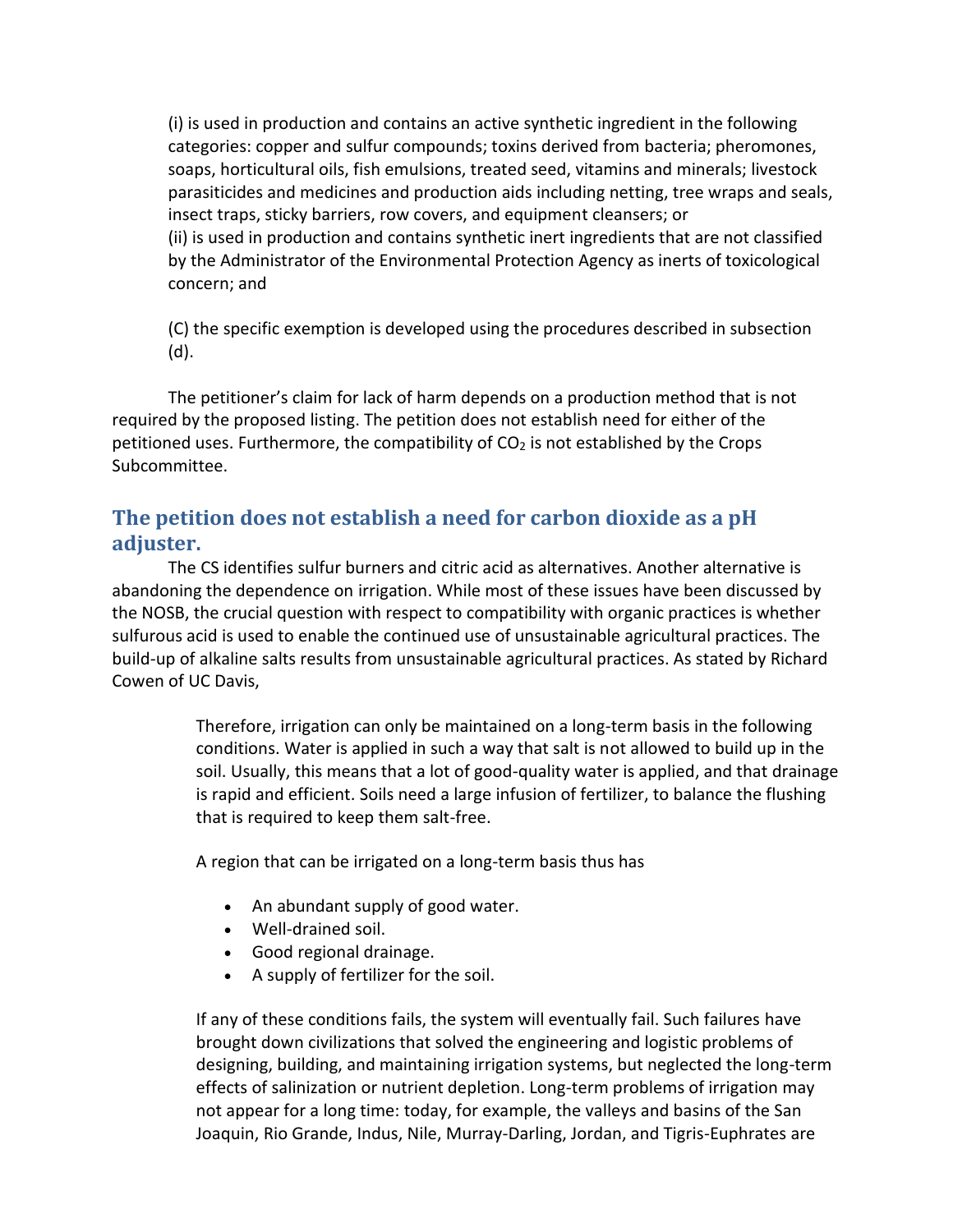being irrigated, with progressive and visible increases in salinization and waterlogging, and no remedy in sight. Only a few civilizations based on irrigating dry country have lasted for any length of time: sensible civilizations should not try to grow wetland crops in arid climates.

The major success stories for civilizations based on agricultural irrigation are Egypt and China. The major stories of failure are happening right in front of us. In presentday California, a giant industry is trying to maintain an irrigation economy with a diminishing supply of poor-quality water, on clay soils with very poor natural drainage, in an almost landlocked plain with poor or non-existent regional drainage, applying water that has been stripped of its natural load of silt. $1$ 

Therefore, the NOSB needs to ask whether the "need" for carbon dioxide reflects unsustainable farming practices.

## **If the NOSB approves this petition, it must do so with an annotation strictly limiting its use to pH adjustment.**

The NOP has allowed hydroponic and container production to be certified organic if they do not use prohibited materials. Enhancing the growing environment with  $CO<sub>2</sub>$  can increase the productivity of hydroponic and container systems, especially in greenhouses. $2$ While use of  $CO<sub>2</sub>$  to adjust the pH of irrigation water may have few adverse effects—outside of encouraging the unsustainable use of irrigation and, if not sourced through recycling—the NOSB must ensure that it is not taking actions that will encourage soilless forms of "organic" production. **Thus, such a listing for CO<sup>2</sup> must state, "For use only in pH adjustment; may not be used to enhance production in hydroponic, container, or other systems."**

### **The need for CO<sup>2</sup> as an algacide has not been established.**

Although the proposal calls for allowing  $CO<sub>2</sub>$  as an algacide, it does not present evidence for the need for  $CO<sub>2</sub>$  as an algacide in organic production. Nor does the petition present a case for the need for  $CO<sub>2</sub>$  as an algacide.

### **Environmental impacts have not been determined.**

The CS says, "Carbon dioxide is a greenhouse gas and can contribute to climate change. Its increase in the atmosphere has altered the biodiversity in many ecosystems. However, the use of this product in accordance with the petition will not add to the increase of carbon dioxide. The petitioned use is for carbon dioxide produced as a byproduct of other processes. The carbon dioxide would be released to the atmosphere regardless of the petitioned use." **There is nothing in the petition that requires the use of CO<sup>2</sup> produced as a byproduct of other processes. If this is the intention of the CS, then it needs to be in an annotation.**

<sup>1</sup> Richard Cowen, "Ancient Irrigation," Chapter 17 of *Essays on Geology, History, and People*. <http://mygeologypage.ucdavis.edu/cowen/~GEL115/115CH17oldirrigation.html> Accessed 12/29/2012.

<sup>&</sup>lt;sup>2</sup> See, for example, Ryu, H.R., Choi, E.Y. and Choi, K.Y., 2018. Growth Characteristics, Yield and Fruit Soluble Carbohydrate Content of Hydroponically Grown Strawberry with Carbon Dioxide Fertilization.